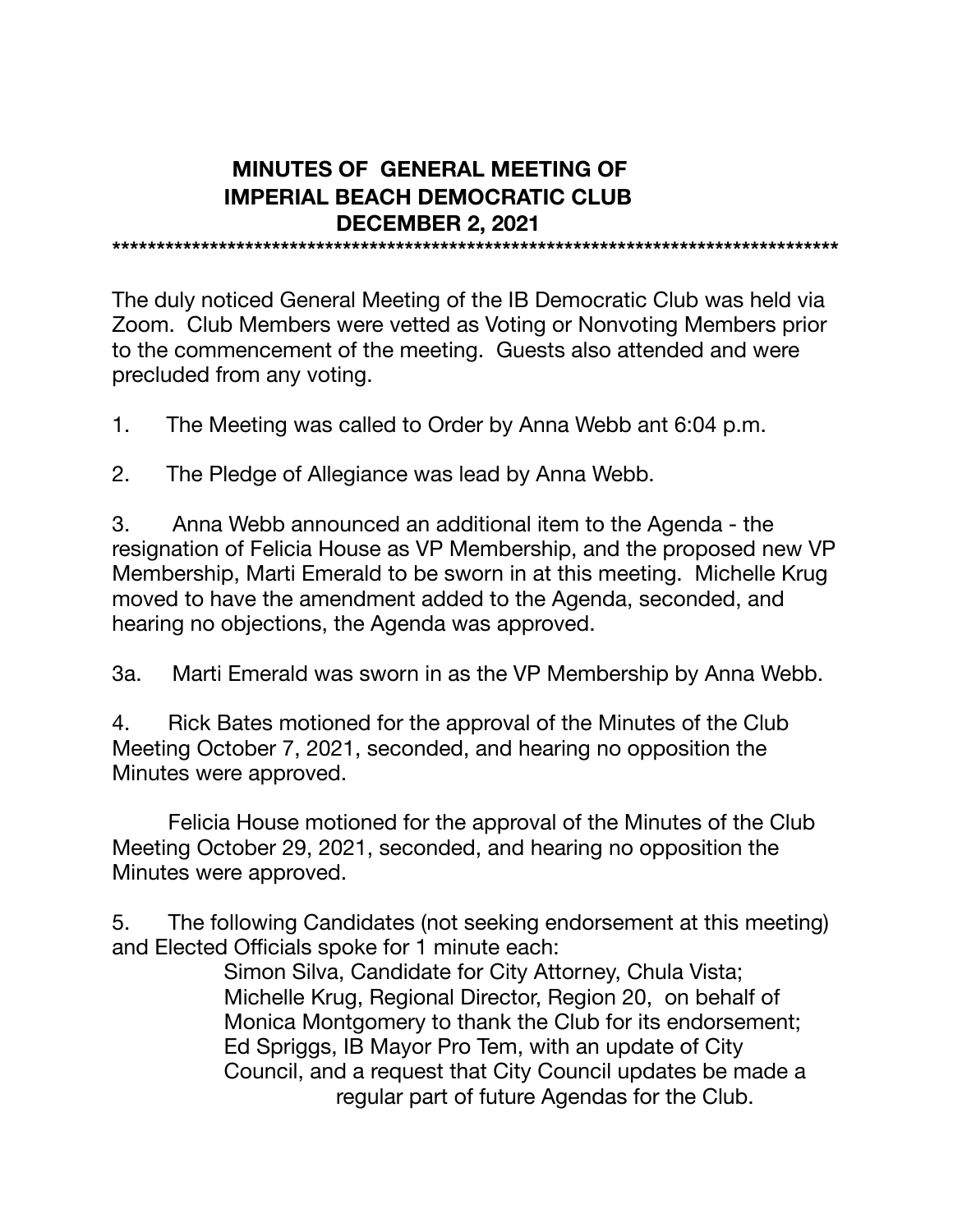John Moot, Candidate for City Attorney, Chula Vista, spoke (out of order) later in the meeting, due to his calendar conflict .

6. Anna Webb announced the rules of procedure for the candidate endorsement portion of this meeting: each candidate will be given 2 minutes each to address the Club; 3 questions to be answered by all candidates for each position will be asked by Club Members; then each candidate is given 1 minute each for a closing statement. The candidates and their staff/campaign workers will be then removed to a "waiting room" during Club discussion which will permit up to 3 speakers on behalf/ opposed to a candidate with a time limit of 1 minute each. A vote will be then taken by the Club after which the candidates and staff/campaign workers will be returned to the meeting.

7. i) Steve Padilla, unopposed candidate for State Senate District 40, spoke for 2 minutes, and a question followed from Michelle Krug. A motion was made by Paula Hall to have the Club endorse Steve Padilla by acclimation, seconded, and hearing no opposition the motion is adopted. Steve Padilla was endorsed by the Club.

ii) Kelly Martinez, and Dave Myers, candidates for San Diego Sheriff, each addressed the Club for 2 minutes. Following questions from Rick Bates, Ed Spriggs and Marti Emerald, the candidates were removed, Rick Bates motioned that the Club endorse Dave Myers by acclimation, seconded, and hearing no opposition, the motion was adopted. Dave Myers was endorsed by the Club.

iii) Zaneta Encarnacion, Jill Galvez, and Ammar Campa-Nijjar each addressed the Club for 2 minutes. Candidate Rudy Ramirez did not respond to the Club outreach or participate. Questions were asked by Club member Ed Spriggs and President of Eastlake-Bonita Democratic Club, Nadia Kean-Ayub. Following the removal of the candidates and their staff/campaign workers, and Club discussion, the vote was taken. The 18 voting members voted 12 (67%) for Zaneta Encarnacion, and 6 (33%) for no endorsement. Zaneta Encarnacion was endorsed by the Club. /

/